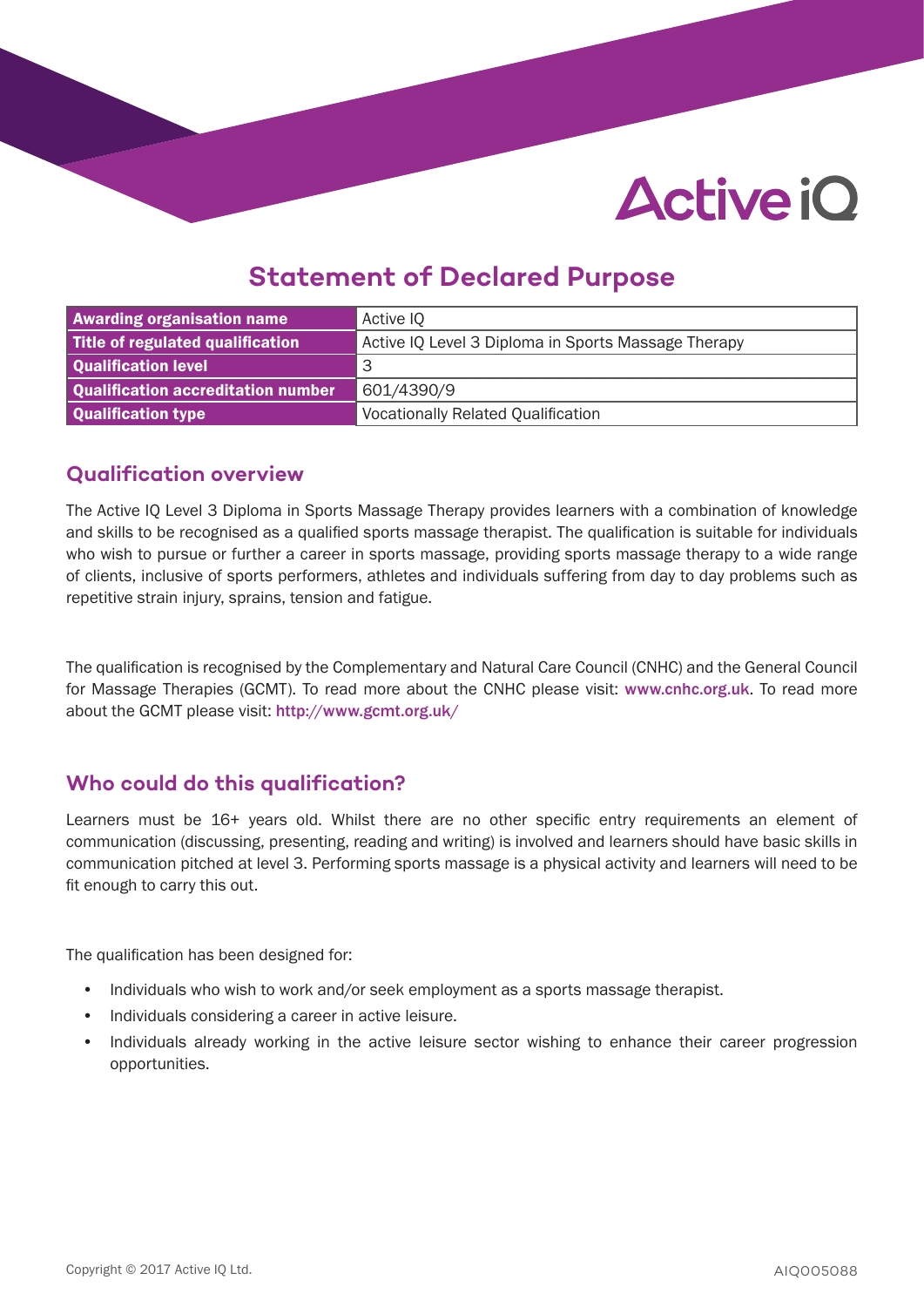## **Active iO**

#### **What does the qualification cover?**

During the qualification learners will cover the following:

- Anatomy and physiology required to be able to apply sports massage.
- How to carry out a range of assessments.
- How to collect information relating to the clients current condition and status (including the identification of conditions that would be inappropriate for treatment by someone at this level of qualification).
- How to distinguish between acute injury and soft tissue dysfunction.
- How to recognise when to defer treatment or when to refer to a more qualified massage or healthcare professional.
- How to select appropriate massage techniques for a range of clients.
- How to apply sports massage techniques safely and effectively, understanding the potential effects.

#### **Qualification structure**

To achieve the qualification learners must complete the five mandatory units (37 credits).

|    | <b>Unit</b>                                          | <b>Unit</b>   | <b>Level</b>  | <b>Credits</b> |
|----|------------------------------------------------------|---------------|---------------|----------------|
|    |                                                      | accreditation |               |                |
|    |                                                      | number        |               |                |
| 1. | Anatomy and physiology for sports massage            | J/506/7220    | 3             | 10             |
| 2. | Principles of health and fitness                     | R/506/7222    | $\mathcal{P}$ | 3              |
| 3. | Understand the principles of soft tissue dysfunction | Y/506/7223    | 3             | 3              |
| 4. | Professional practice in sports massage              | D/506/7224    | 3             | 5              |
| 5. | Sports massage treatments                            | T/506/7228    | 3             | 16             |

#### **What could this qualification lead to?**

Successful achievement of this qualification will give individuals a licence to practice as a sports massage therapist and enables successful learners to access the massage register regulated by the Complementary & Natural Healthcare Council (CNHC). Learners who achieve this qualification will have confirmed their competence in this occupational role.

This accredited achievement is valued and recognised by employers and can assist learners to increase/enhance their career opportunities, progression and earning potential.

This qualification will lead will lead to the following job role:

• Sports Massage Therapist.